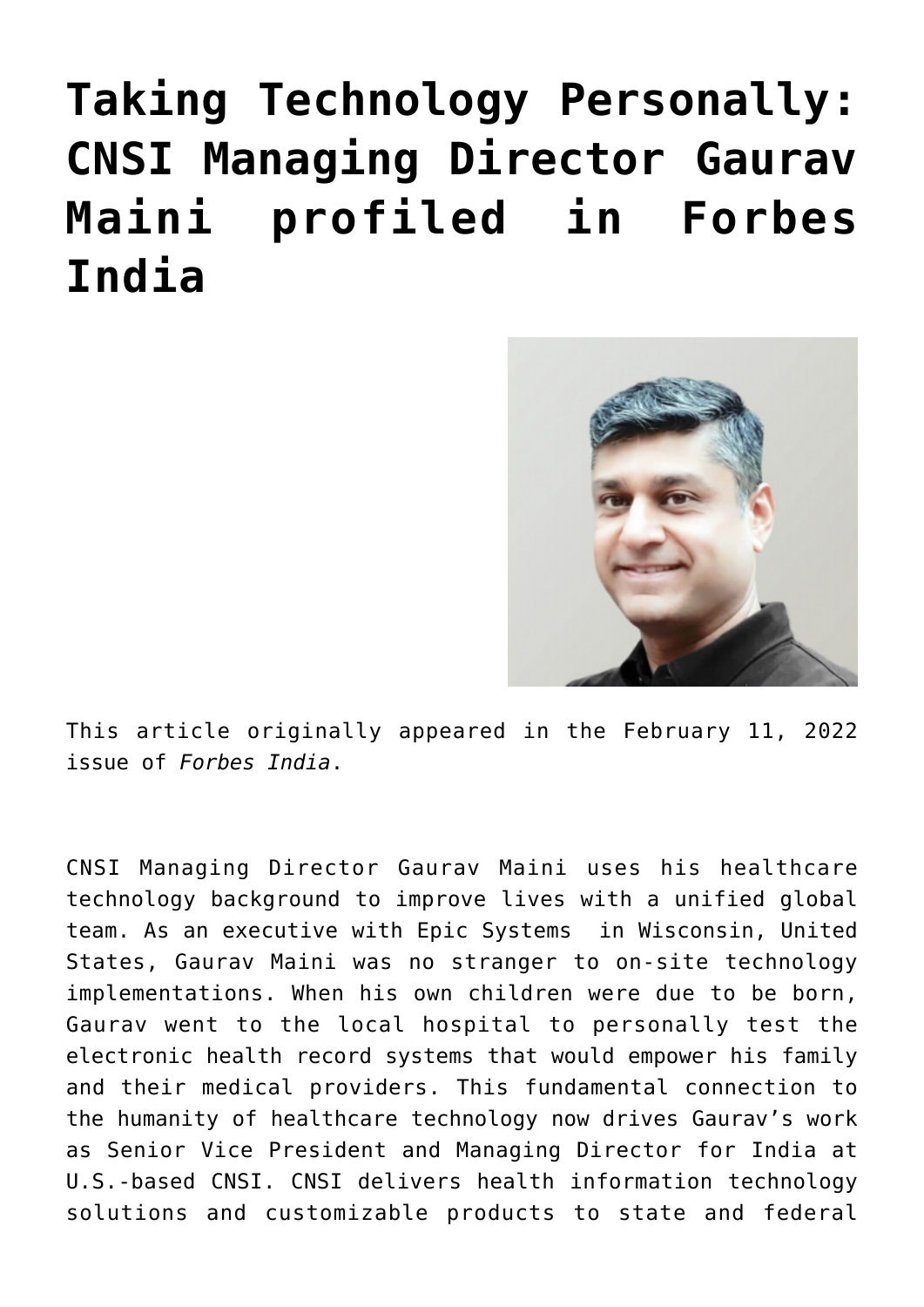agencies in the United States, where it is headquartered. With a major technology center in Chennai since 2004, CNSI employs a world-class team of engineers, program managers, and subject matter experts with large-scale technology implementation experience. When CEO Todd Stottlemyer selected Gaurav Maini to lead CNSI's India operations in October 2020, he stated, "Gaurav knows what it takes to build and deploy solutions to help us improve health outcomes, better manage population health, and bend the cost curve."

Prior to CNSI, Gaurav Maini spent eight years as Managing Director of Philips VitalHealth Asia Pacific, establishing Philips as a leading provider of solutions focused on health data, coordination of care, and patient and clinician engagement. He is passionate about the confluence of technology and healthcare. "I get to follow that passion through CNSI's vision: to be the market leader and most trusted partner for innovative and transformative technologyenabled solutions that improve health and social services outcomes and reduce costs," says Gaurav.

Gaurav has extensive experience with the complexities and costs of healthcare technology systems in the U.S. After earning his master's degree from Texas A&M University, he held technical leadership roles in both the U.S. and India. There he witnessed the difference between U.S.-based firms who used their India operations as purely back-office support and those who operated as a single, global team. "The CNSI core value of 'One Team – One CNSI' is critical to our 'follow the sun' model that allows us to keep pace with the evolving needs of our government healthcare customers," he asserts. He detailed the keys to help multinational employees work collaboratively in the article, "Building Medical Claims Processing Software From 12 Times Zones Away," in the September/October 2021 edition of IEEE Software.

Much of the multi-billion-dollar expense in U.S. Medicaid information systems – CNSI's core product area – is driven by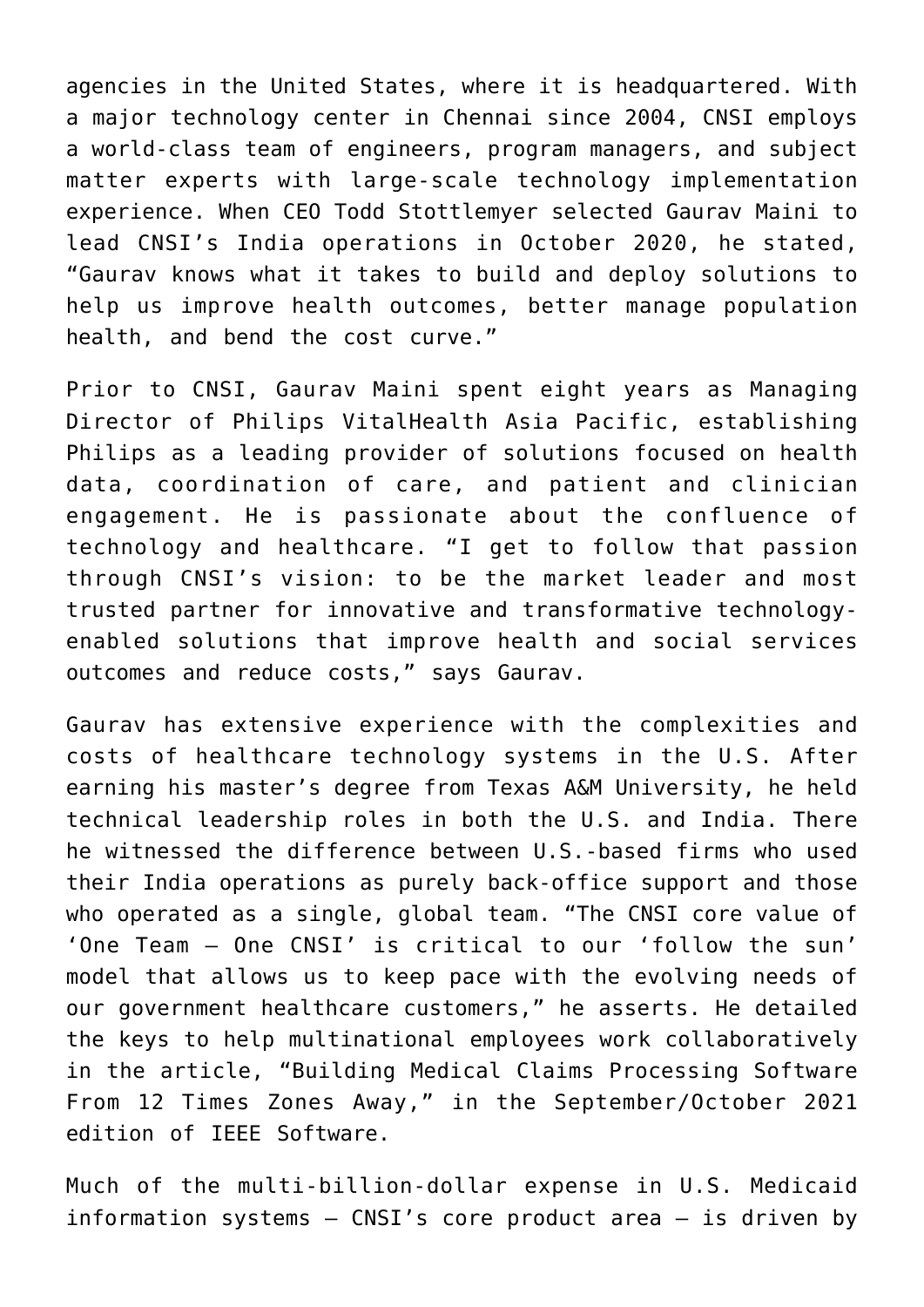the complexity of processing medical insurance claims. Over 200 pieces of data make up the average Medicaid payment claim submitted by a healthcare provider. Over 250,000 claims per day are submitted to the average state Medicaid agency. CNSI integrates patient data and artificial intelligence technology to reduce manual claims review time and expense. CNSI processes more than 1.3 billion claims per year across U.S. federal and state environments, totaling more than \$135 billion in payments to over 700,000 care providers. Again, Gaurav Maini points out the human impact within these volumes, "Our products are connecting patients to their healthcare data or reducing administrative burden for overworked healthcare providers. One in fifteen Americans is affected by our work in this vital and personal area of their lives." He adds, "We take this very seriously. I take this personally."

Work, purpose, and healthcare have never been more personal for Gaurav and his CNSI team than during the COVID-19 pandemic. He oversees rapid team growth as part of CNSI's global HR strategy. "We're driving healthcare transformation by attracting diverse talent, creating an inclusive culture. We listen to our teams and continue to evolve our employee engagement and development programs," he states. Gaurav was instrumental in developing CNSI's "Future of Work" policy to make remote or hybrid work arrangements permanent, adding investments in employee safety and satisfaction. He adds, "Recruiting from across India – not just Chennai – is critical to adding top engineering talent to our team."

CNSI's growth shows no signs of slowing. With multiple contract awards in 2020 and 2021, demand for CNSI solutions remains high. "With the December 2021 acquisition of CNSI by Carlyle Group, one of the world's largest, global private equity firms, CNSI has powerful backing to continue our mission," he adds. "I am here because this is the place to do challenging work with talented people, to be recognized and rewarded for our efforts, and to know that our work has